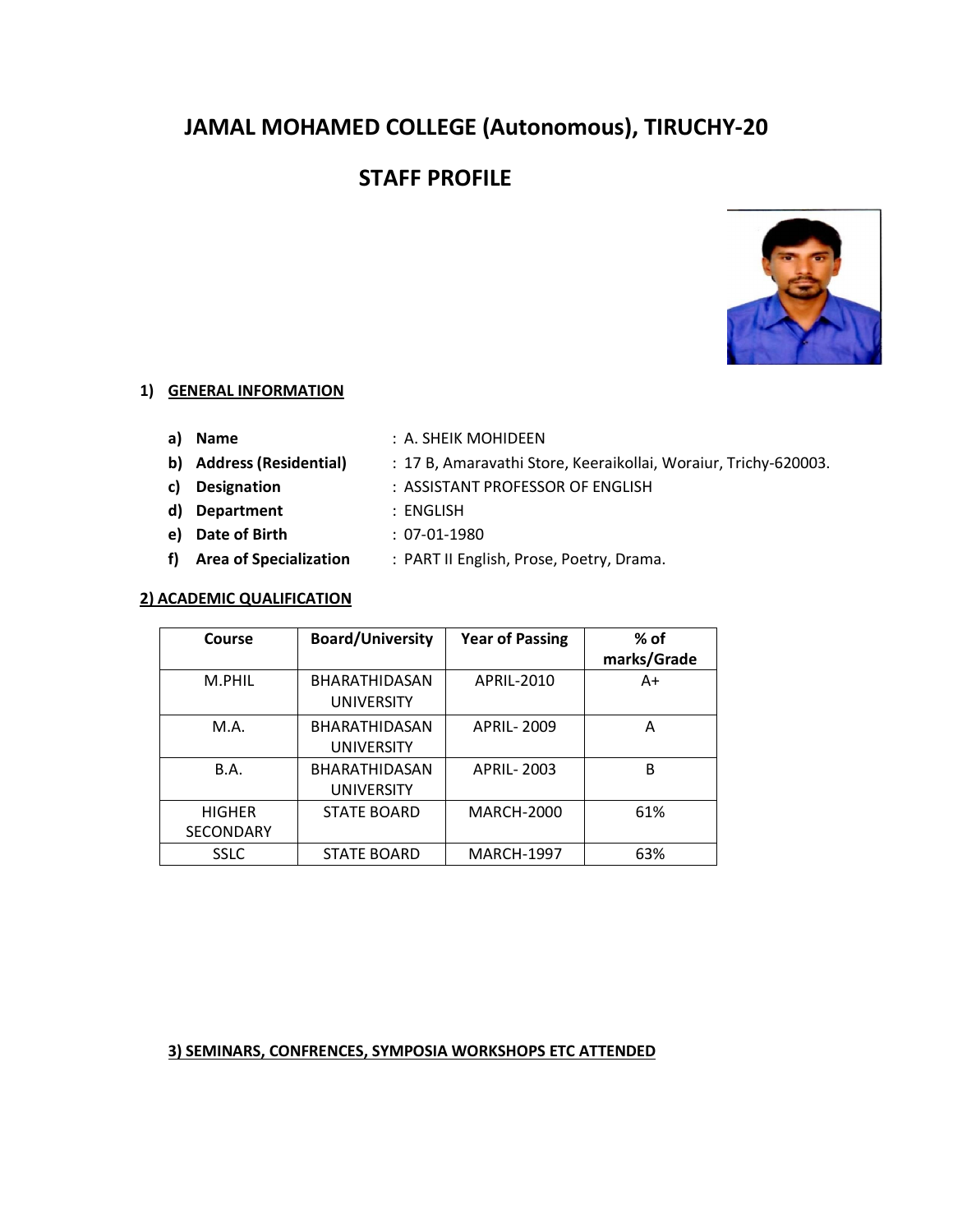| S.<br><b>NO</b> | <b>SEMINAR TITLE</b>                                                                                                                                             | PUBLICATION/<br>PRESENTATION/<br><b>PARTICIPATION</b> | <b>PAPER'S</b><br><b>TITLE</b>                                                   | <b>COLLEGE/</b><br><b>INSTITUTION</b>                | <b>DATE AND YEAR</b>         |
|-----------------|------------------------------------------------------------------------------------------------------------------------------------------------------------------|-------------------------------------------------------|----------------------------------------------------------------------------------|------------------------------------------------------|------------------------------|
| 1.              | A NATIONAL<br><b>SEMINAR ON</b><br><b>IDENTITIES AND</b><br><b>REALITIES: TEXTS</b><br>AND CONTEXTS IN<br>POST COLONIAL<br><b>LITERATURES</b>                    | PARTICIPATED                                          | <b>NIL</b>                                                                       | <b>JAMAL MOHAMED</b><br><b>COLLEGE TRICHY-</b><br>20 | ON 12TH JANUARY<br>2016      |
| 2.              | A NATIONAL<br><b>SEMINAR ON</b><br><b>DIALECTICS OF</b><br><b>DIASPRIC</b><br>LITERATURES:<br>TRENDS AND TEC<br><b>TECHNIQUES</b>                                | PRESENTED                                             | <b>QUEST FOR</b><br><b>IDENTITY IN</b><br>V.S.<br>NAIPAUL'S<br>THE MIMIC<br>MEN" | <b>JAMAL MOHAMED</b><br><b>COLLEGE TRICHY-</b><br>20 | ON 21ST JANUARY<br>2015      |
| 3.              | <b>STATE LEVEL</b><br><b>WORKSHOP ON</b><br>"RECENT TRENDS<br>AND TECHNIQUES IN<br><b>ENGLISH LANGUAGE</b><br><b>TEACHING</b>                                    | <b>PARTICIPATED</b>                                   | <b>NIL</b>                                                                       | <b>JAMAL MOHAMED</b><br><b>COLLEGE TRICHY-</b><br>20 | ON $26^{th}$<br>FEBRUARY2014 |
| 4.              | "A ONE DAY STATE<br><b>LEVEL WORKSHOP</b><br>ON SOFT SKILLS"                                                                                                     | PARTICIPATED                                          | <b>NIL</b>                                                                       | <b>JAMAL MOHAMED</b><br><b>COLLEGE TRICHY-</b><br>20 | ON 29th FEBRUARY<br>2012     |
| 5               | A ONE DAY SEMINAR<br>ON 'TEACHING,<br><b>LEARNING AND</b><br><b>RESEARCH IN HIGHER</b><br><b>EDUCATION-</b><br><b>EXCELLENCE AND</b><br><b>BEYOND EXCELLENCE</b> | <b>PARTICIPATED</b>                                   | <b>NIL</b>                                                                       | <b>JAMAL MOHAMED</b><br><b>COLLEGE TRICHY-20</b>     | ON MARCH 7 th<br>2012        |